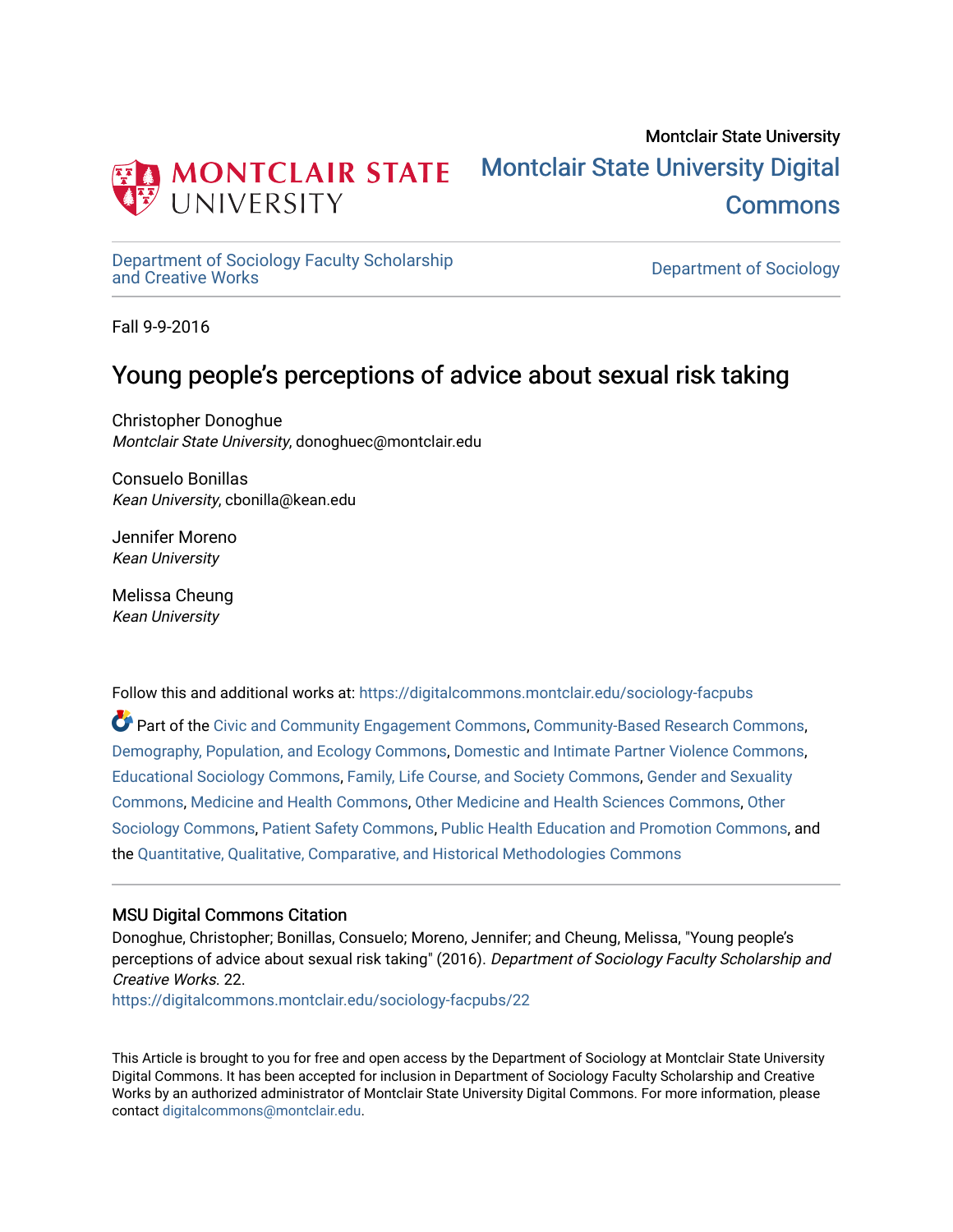

**Sex Education Sexuality, Society and Learning**

**ISSN: 1468-1811 (Print) 1472-0825 (Online) Journal homepage:<https://www.tandfonline.com/loi/csed20>**

# **Young people's perceptions of advice about sexual risk taking**

**Christopher Donoghue, Consuelo Bonillas, Jeniffer Moreno, Omara Cardoza & Melissa Cheung**

**To cite this article:** Christopher Donoghue, Consuelo Bonillas, Jeniffer Moreno, Omara Cardoza & Melissa Cheung (2017) Young people's perceptions of advice about sexual risk taking, Sex Education, 17:1, 73-85, DOI: [10.1080/14681811.2016.1236016](https://www.tandfonline.com/action/showCitFormats?doi=10.1080/14681811.2016.1236016)

**To link to this article:** <https://doi.org/10.1080/14681811.2016.1236016>



Sex<br>Education

 $R_{\frac{3}{2}$  Routledge

Published online: 28 Sep 2016.



[Submit your article to this journal](https://www.tandfonline.com/action/authorSubmission?journalCode=csed20&show=instructions)  $\mathbb{C}$ 

 $\left\| \cdot \right\|$  Article views: 491



 $\overrightarrow{O}$  [View related articles](https://www.tandfonline.com/doi/mlt/10.1080/14681811.2016.1236016)  $\overrightarrow{C}$ 



[View Crossmark data](http://crossmark.crossref.org/dialog/?doi=10.1080/14681811.2016.1236016&domain=pdf&date_stamp=2016-09-28) $\mathbb{Z}$ 



 $\mathbb{C}$  [Citing articles: 2 View citing articles](https://www.tandfonline.com/doi/citedby/10.1080/14681811.2016.1236016#tabModule)  $\mathbb{C}$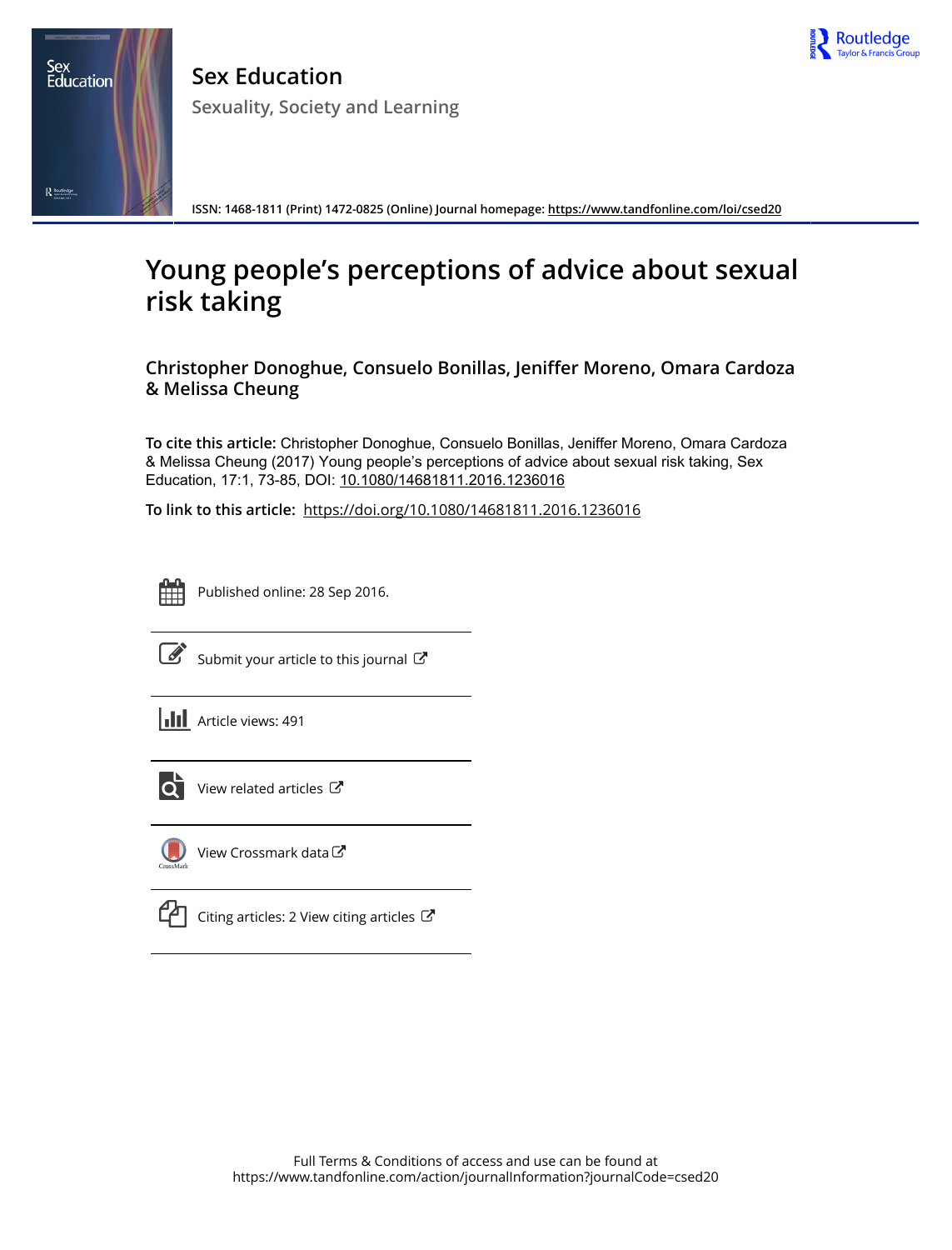# **Young people's perceptions of advice about sexual risk taking**

Christopher Donoghue<sup>a</sup> **D**[,](http://orcid.org/0000-0002-7479-8233) Consuelo Bo[nilla](http://orcid.org/0000-0002-8076-0725)s<sup>b</sup> **D**[,](http://orcid.org/0000-0001-5937-8460) Jeniffer Moreno<sup>b</sup> **D**, Omara Cardoza<sup>b</sup> and Melissa Cheung<sup>b</sup>

ªDepartment of Sociology, Montclair State University, Montclair, NJ, USA; <sup>b</sup>Department of Physical Education, Recreation and Health, Kean University, Union, NJ, USA

#### ABSTRACT

Sexual and reproductive health indicators for young people in the USA have improved in recent decades, but teenage pregnancies remain high, and large differences between Whites and non-Whites persist in teenage births, abortions, and the acquisition of sexually transmitted infections. Prior research shows that young people are receptive to communication about sex from parents and friends, but peers have been found to be more influential on sexual risk taking. In this study of 617 young people aged 13–20 years in high-risk neighbourhoods for teenage pregnancy in New Jersey, we asked whether sexually inexperienced young people differed from sexually experienced young people in their level of receptivity to the recommendations from their parents, friends, and others about whether to have sex before marriage and whether to use a condom if sexually active. The results showed that the sexually inexperienced were more receptive to messages from figures of authority in their life than those sexually experienced. We also found that stronger message intensity from parents, friends, and others to delay sex until marriage and to use a condom if sexually active was associated with lower sexual intentions in the next six months and the use of a condom if sexually active in the last three months.

#### ARTICLE HISTORY

Received 7 March 2016 accepted 9 September 2016

#### **KEYWORDS**

adolescents; young people; sexual risk taking; sexual communication; contraceptive use; USA

# **Introduction**

Despite signs of improvement in sexual and reproductive health outcomes for young people, the USA lags behind all developed nations outside of the former Soviet bloc in teenage pregnancies (Sedgh et al. 2015), and large disparities persist between Whites and Non-Whites. Recent data show that African-Americans and Hispanics remain more likely to become pregnant, give birth, have an abortion, and acquire a sexually transmitted infection (STI) than Whites (Martin et al. 2013; Kost and Henshaw 2014). One means of reversing these trends is to educate young people about the consequences of sexual risk taking by promoting increased and higher quality communication with parents, peers, and other socialising agents. However, factors such as parental comfort and knowledge about safe sex, and varying recommendations from parents, teachers, and peers about when to have sex and whether to use contraceptives, make sexual attitude and behavioural change more difficult to accomplish.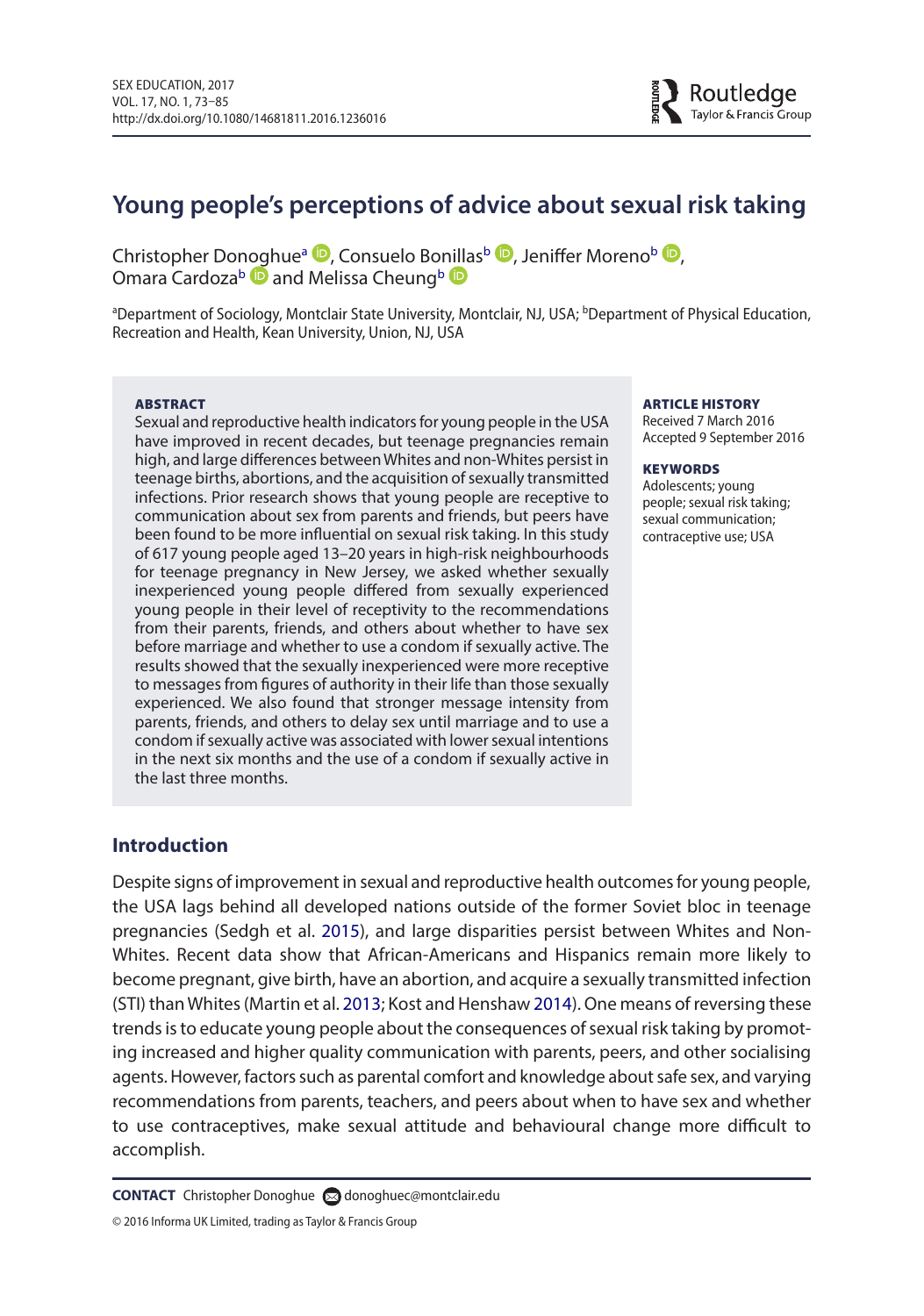#### 74  $\left(\frac{1}{2}\right)$  C. DONOGHUE ET AL.

Communication between parents and young people about sex is an effective means of promoting the use of contraceptives and condoms, but its impact on sexual decision-making may be small (Secor-Turner and Sieving 2011; Widman and Choukas-Bradley 2016). Studies show that young people can be guided to improve their knowledge and change their attitudes as a result of enhanced parental communication, but not necessarily modify their behaviour (Huebner and Howell 2003; Parkes et al. 2011; Wight and Fullerton 2013). This can be explained in part by the differences in parental comfort and knowledge regarding the topic, which may impact on the frequency of their conversations about sex and the effectiveness of their messages (Walker et al. 2008; Jerman and Constantine 2010; Morawska et al. 2015).

Parental support may also be a factor in achieving cooperation and reciprocal sexual communication among young people themselves. This can be seen in data from the 2010 Minnesota Student Survey, in which Hicks, McRee, and eisenberg (2013) found that young people aged 13–19 years who felt more comfortable talking to their parents about sex were more likely to engage in conversations about the risks of sexual intercourse with their partners, and in research on transgender female youth where parental support was linked to more consistent condom use (Wilson et al. 2012). However, it may not be enough for parents to convey sexual norms indirectly to their children without also communicating with them directly about the subject. Evidence suggests that indirect expressions of sexual norms and disapproval alone are ineffective in promoting condom use and delaying sexual intercourse (Hampton et al. 2005; Malcolm et al. 2013).

Young people are also influenced by other authoritative figures in their lives such as teachers and doctors. experiences with these agents of socialisation can lead to differences in their sexual intentions, decision-making, and risk taking. The context and environment in which these interactions take place may be influential as well. In schools, negative interactions with teachers have been associated with increased sexual risk taking (Kobak, Herres, and laurenceau 2012), and fewer unsafe sexual health behaviours have been observed in settings where teachers reported superior health and welfare services for young people. In clinical settings, primary care physician testing and counselling have been associated with taking precautions against STIs (Sanci et al. 2015), and increased condom use has been found among young people that participated in interventions led by mental health clinicians (Chen et al. 2011).

Young people are also influenced by what they learn from their friends and siblings. Sexual socialisation of this kind is complex since young people may not be aware of whether or not their friends and siblings are exaggerating or telling them the truth about their real sexual experiences. Secor-Turner and Sieving (2011) found that most young people aged 13–20 identified peers and siblings as the source of most of their sexual information. A wealth of other evidence also suggests that both perceptions of peer behaviour (Diiorio et al. 2001; Hampton et al. 2005; Ali and Dwyer 2011) and peer approval (goodson, Buhi, and Dunsmore 2006; Kapadia, Siconolfi, and Barton 2013) are reliable predictors of sexual risk taking.

Media outlets offer additional information about sexual behaviour and safe sex practices. In a recent study by Dunaev and Stevens (2016), African-American and Hispanic young people aged 13–24 ranked television and movies higher than all other sources of information about sex, and social media users were found more likely to use contraception. In other research, sexually active young people aged 11–21 have been found more likely than sexually inactive teens to use social media as a source of information about sex (gebremeskel et al. 2014). Young people are consumers of this information and they may also be contributors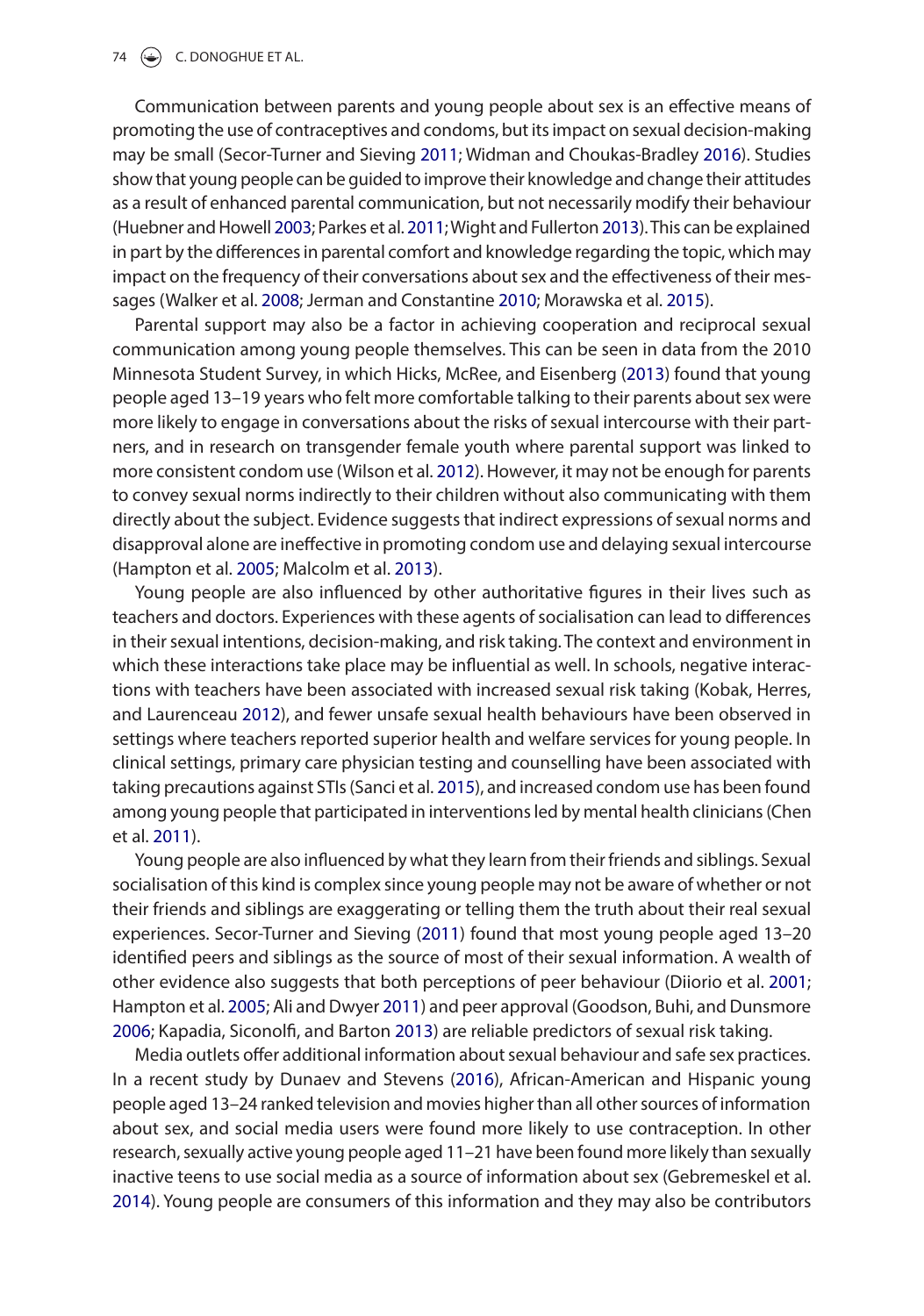to it in open access forms of social media, such as Facebook and Twitter. Black, Schmiege, and Bull (2013) found that young people using online social networks were more likely to over-report sexual risk taking and under-report protective peer sexual behaviours; and in another study of online sexual behaviour, descriptive peer norms about what peers were doing were good predictors of the behaviour of young people, but injunctive peer norms about what they recommend were not (Baumgartner, Valkenburg, and Peter 2011).

It is clear in prior research that both parent and peer communication influence the attitudes of young people, but that young people are more likely to model their actions after their expectations of what their peers want and are perceived to be doing. However, since young people vary in their level of sexual experience, their interest level and receptivity to messages from parents and peers may vary in important ways as well. In this study, we compared young people aged 13–20 that were sexually experienced (with vaginal intercourse) to those that were sexually inexperienced on the level of importance they place upon messages about sex and the use of contraceptives when they come from parents, peers, doctors, religious leaders, teachers, other adults, and the media. We compared these two groups because we anticipated that young people that had already participated in coitus would use what that experience had taught them as a foundation for understanding the messages about sex that they hear from others in their lives.

In the analysis that follows, we tested the following hypotheses:

(H1) Sexually inexperienced young people place greater importance than sexually experienced young people upon the messages about sex and contraceptives that come from authority figures such as parents, other adults, doctors, teachers, and religious leaders;

(H2) Sexually inexperienced young people place lesser importance than sexually experienced young people on messages that come from friends;

(H3) Sexually inexperienced young people perceive greater recommendations than sexually experienced young people, from all agents of socialisation (parents, other adults, doctors, teachers, religious leaders, friends and the media) to wait until marriage to have sex;

(H4) Sexually inexperienced young people perceive weaker recommendations than sexually experienced young people to use a condom, from all agents of socialisation;

(H<sub>5</sub>) Young people perceiving stronger messages to delay sexual intercourse until marriage have lower intentions to have sex; and

 $(H<sub>e</sub>)$  Sexually experienced young people perceiving stronger messages to practsce safe sex are more likely to have used a condom in their last three months of sexual activity.

# **Methods**

# *Sample*

Data for this study come from three high schools that participated in a teenage pregnancy prevention programme with funding from the New Jersey Personal Responsibility in education Programme (NJPReP). Two cities in New Jersey were selected for the programme due to their high levels of teenage births relative to the rest of the state. Data were collected on teenage births by zip code in the two cities. High schools were invited to participate in the programme beginning with the school in the area with the highest teenage birth rate in the city, and then moving down the list until a school accepted. We continued this method until three schools had accepted, all of which were located in regions ranking in the top five in their city for teenage births. Over the course of this process, four schools opted not to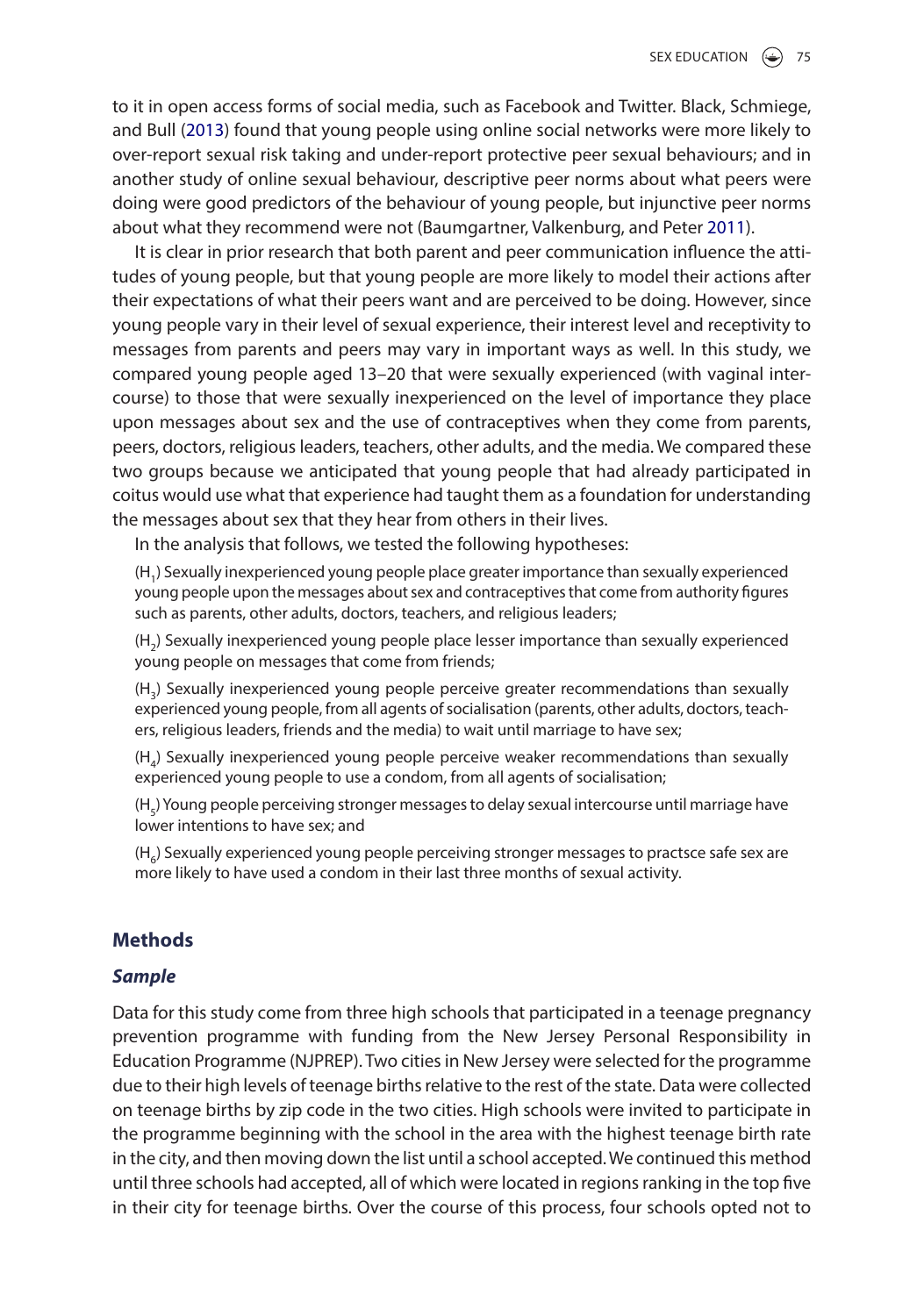76  $\left(\frac{1}{2}\right)$  C. DONOGHUE ET AL.

participate, three of which declined because they already had an existing teenage pregnancy prevention programme.

The protocol was approved by the Kean University Institutional Review Board. In each school, consent forms were sent home to parents/legal guardians in each of the health and physical education classes at the sophomore level. Students were offered a set of miniheadphones as an incentive for returning the forms, regardless of whether they actually participated in the study or not. The data were collected between September 2012 and December 2014. During that time, the programme was offered to 887 high school students in the three schools. A total of 694 students (or 78%) participated in the programme. The sample for this study is comprised of 617 of those programme participants aged 13–20 who also completed surveys about their sexual behaviours and intentions. This represents 70% of the original sample, and 89% of the programme participants. The other programme participants did not obtain parental consent to be surveyed or they were unavailable to be surveyed on the dates when data were collected.

#### *Measures*

Students were asked about their demographic characteristics, such as their age, gender, race, and Hispanic or latino origin. We also asked if they received reduced price or free lunch. We then asked them to report the level of importance they place on messages about sexual intercourse and contraceptives when they come from parents, other adults, religious leaders, doctors, teachers, friends, and the media, where  $1 =$  not at all important,  $2 =$  slightly important,  $3 =$  somewhat important, and  $4 =$  very important. Separately, they were asked whether these sources recommended that they wait until marriage before engaging in sexual intercourse, where 1 = recommend it,  $2$  = neutral, and  $3$  = do not recommend it, and whether the sources recommended they use a condom if sexually active, where  $1 =$  recommend it,  $2$  = neutral, and  $3$  = do not recommend it.

Four variables measuring message intensity were computed following Walsh's (2002) method for (a) the intensity of the message to wait for marriage to have sex, (b) the intensity of the message to not wait for marriage to have sex, (c) the intensity of the message to use a condom if sexually active, and (d) the intensity of the message to not use a condom if sexually active. For each of these measures, intensity was computed by multiplying the value of (1) for the recommendation by a value of (1–4) depending on the level of importance placed upon information from that source. For example, the intensity of the recommendation (1) to wait for marriage to have sex from a subject that rated a message from parents as a (4), was assigned a score of (4) for message intensity from parents to wait for marriage to have sex. The message intensity to have sex before marriage was then computed by summing the intensity of that message from each source. The same method was used to compute the intensity of each of the four messages.

Students also reported whether they had ever had sex (yes or no), and whether they planned to have sex in the next six months if they had the chance, where 1 = no definitely,  $2 =$  no probably,  $3 =$  yes probably, and  $4 =$  yes definitely. On the questionnaire, sex was defined as vaginal intercourse or 'the act that makes babies.' Sexual experience was coded as a (1) for those who had engaged in vaginal intercourse, and a (0) for those who had not engaged in vaginal intercourse. Finally, we asked those that had sex in the last three months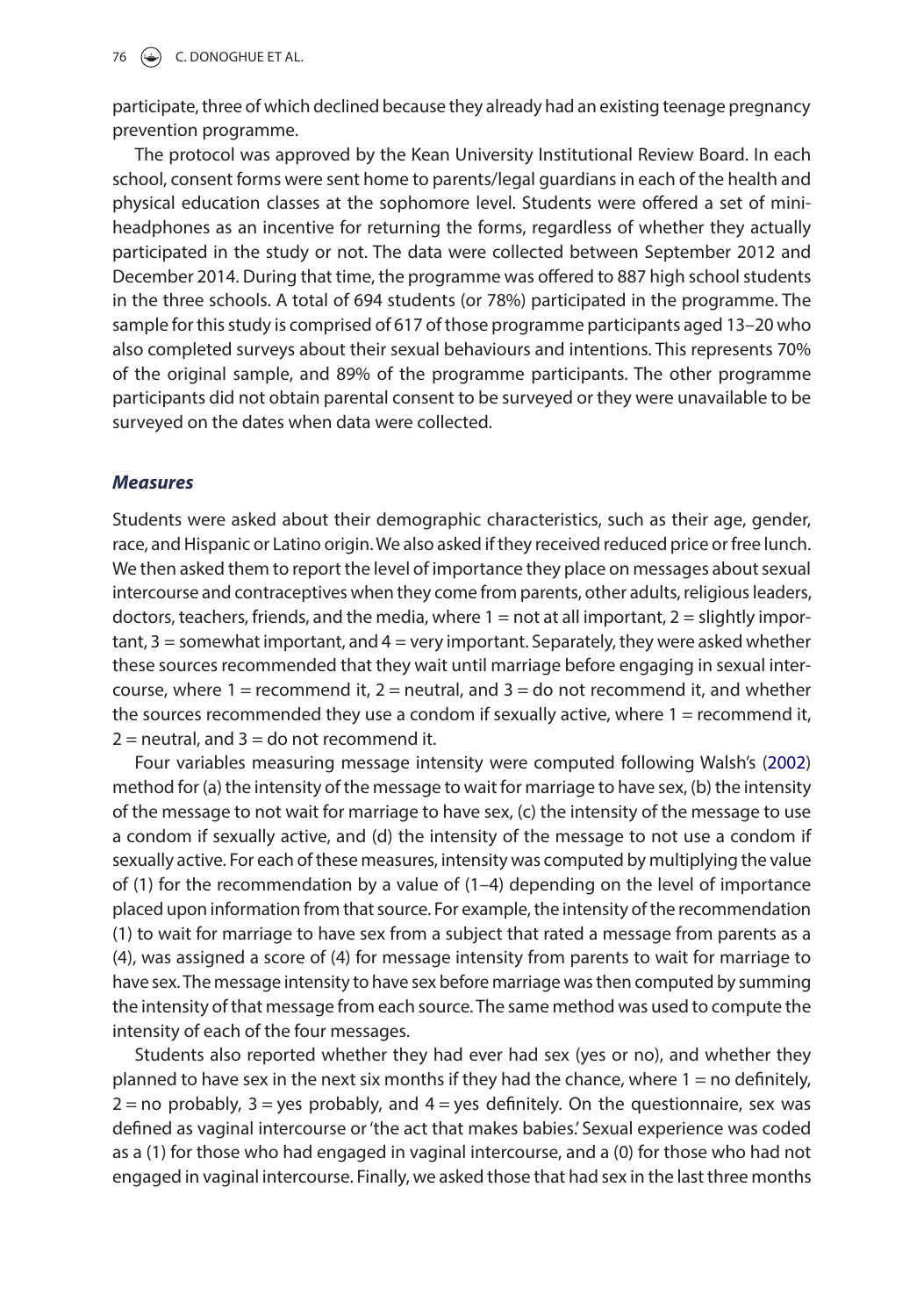how often they had used a condom, where  $1 =$  all of the time and  $0 =$  some of the time, most of the time, or all of the time.

### *Analytic strategy*

Means were computed for the importance level placed upon messages about sex and the use of contraceptives when they come from parents, other adults, teachers, doctors, religious leaders, friends, and the media. The means for the subgroups of sexually inexperienced and sexually experienced young people were compared in an analysis of covariance (ANCOVA) with gender, age, race, ethnicity, and reduced price/free lunch as covariates. *F*-scores and *p* values were used to measure statistically significant differences by the subgroups. We also ran tests for effect sizes of the associations using Cohen's  $d$  and  $r_{y_i}$  using the following formulas:

Cohen's 
$$
d = M_1 - M_2 / \sqrt{[(s_1^2 + s_2^2)/2]}
$$

$$
r_{\gamma\lambda} = \sqrt{t^2/((t^2) + df)}
$$

logistic regression was used first in the full sample to predict intentions to have sex in the next six months, where  $1 =$  probably yes or definitely yes and  $0 =$  probably no or definitely no, and then in the sexually experienced sample, to predict the use of a condom, where  $1 =$  all of the time and  $0 =$  most, some, or none of the time in the last three months. The independent variables in the equations included message intensity and all of the demographic variables. Cox and Snell Pseudo *R*2 statistics were used to measure the explained variation in the dependent variables.

# **Results**

Demographic characteristics and data on sexual experience, sexual intentions in the next six months, and condom use can be found in Table 1. Results are shown for the full sample (*N* = 617) and the subsamples of those sexually inexperienced (*N* = 310) and those sexually experienced ( $N = 291$ ). In the full sample, the average age was 15.74, 52% were female, 69.2% were Black or African-American, and 24.8% identified as Hispanic or latino. The percentage of Black or African-American students in the sample is higher than that of the two school districts as a whole, which were approximately 35 and 51% Black or African-American, respectively, at the time. The percentage of Hispanics in the sample, on the other hand, was lower than that of the two school districts, which were about 36 and 40% Hispanic, respectively, at the time.

Fifty-four per cent received reduced price or free lunch. Forty-seven per cent of respondents reported that they have ever had vaginal sexual intercourse. less than half of the students, or 40.9%, reported that they would probably or definitely have sex if they had the chance in the next six months. Among the sexually inexperienced (those that had never had vaginal sexual intercourse), only 16.4% said probably or definitely yes, and among the sexually experienced sample (those that had vaginal sexual intercourse), 68.7% reported probably or definitely yes. In the sexually experienced sample, we also found that among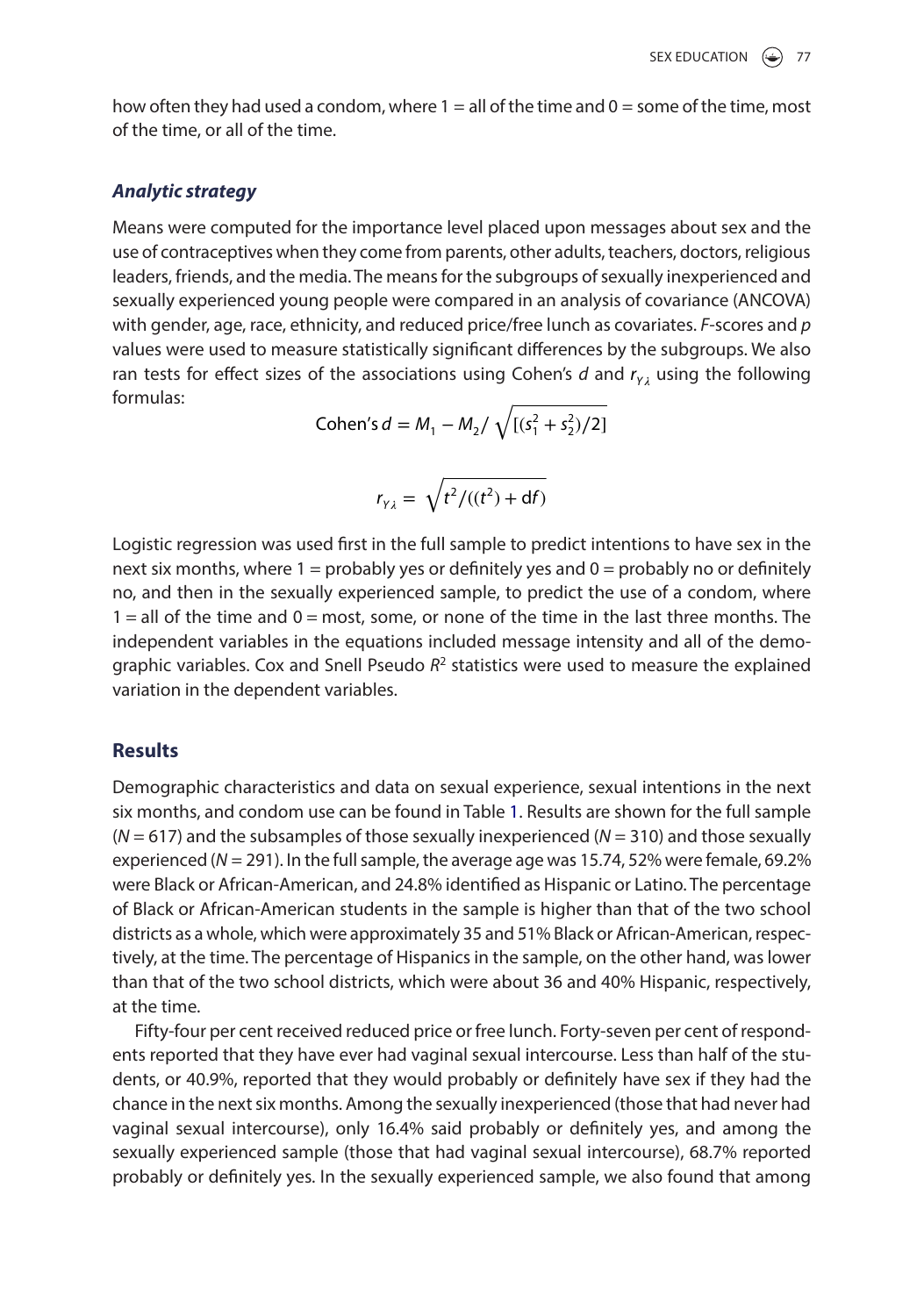# 78  $\left(\frac{1}{2}\right)$  C. DONOGHUE ET AL.

|                                       |           | Total sample ( $N = 617$ )                                                                                                                                                     | Sexually inexperi-<br>enced $(N = 310)$ | Sexually experienced<br>$(N = 291)$ |
|---------------------------------------|-----------|--------------------------------------------------------------------------------------------------------------------------------------------------------------------------------|-----------------------------------------|-------------------------------------|
| Age                                   | Mean (SD) | 15.74 (.97)                                                                                                                                                                    | 15.51 (.93)                             | 15.98 (.94)                         |
| Gender                                |           |                                                                                                                                                                                |                                         |                                     |
| Female                                |           | 52.0%                                                                                                                                                                          | 59.0%                                   | 44.3%                               |
| Male                                  |           | 47.2%                                                                                                                                                                          | 40.3%                                   | 55.3%                               |
| Race                                  |           |                                                                                                                                                                                |                                         |                                     |
| Black/African-American                |           | 69.2%                                                                                                                                                                          | 64.5%                                   | 73.9%                               |
| White                                 |           | 7.0%                                                                                                                                                                           | 7.7%                                    | 6.5%                                |
| American-Indian                       |           | 6.2%                                                                                                                                                                           | 5.2%                                    | 7.6%                                |
| Asian                                 |           | 5.0%                                                                                                                                                                           | 8.4%                                    | 1.7%                                |
| Hawaiian/Pacific Islander             |           | 3.9%                                                                                                                                                                           | 4.8%                                    | 3.1%                                |
| Hispanic or Latino                    |           |                                                                                                                                                                                |                                         |                                     |
| <b>No</b>                             |           | 70.7%                                                                                                                                                                          | 70.3%                                   | 71.8%                               |
| Yes                                   |           | 24.8%                                                                                                                                                                          | 25.5%                                   | 24.4%                               |
| Reduced price or free lunch           |           |                                                                                                                                                                                |                                         |                                     |
| Yes                                   |           | 54.6%                                                                                                                                                                          | 55.8%                                   | 53.6%                               |
| <b>No</b>                             |           | 17.5%                                                                                                                                                                          | 16.5%                                   | 18.9%                               |
| Unsure                                |           | 24.8%                                                                                                                                                                          | 25.2%                                   | 24.7%                               |
| Have you ever had sexual intercourse? |           |                                                                                                                                                                                |                                         |                                     |
| <b>No</b>                             |           | 50.2%                                                                                                                                                                          |                                         |                                     |
| Yes                                   |           | 47.2%                                                                                                                                                                          |                                         |                                     |
|                                       |           | If you have the chance, do you intend to have sex in the next six months?                                                                                                      |                                         |                                     |
| No, definitely not                    |           | 32.9%                                                                                                                                                                          | 52.3%                                   | 12.7%                               |
| No, probably not                      |           | 23.5%                                                                                                                                                                          | 29.4%                                   | 17.5%                               |
| Yes, probably                         |           | 23.7%                                                                                                                                                                          | 13.2%                                   | 36.1%                               |
| Yes, definitely                       |           | 17.2%                                                                                                                                                                          | 3.2%                                    | 32.6%                               |
|                                       |           | When you had sex in the last three months, how often did you or a partner use a condom?<br>(asked only to those that reported having sex in the last three months, $N = 219$ ) |                                         |                                     |
| All of the time                       |           |                                                                                                                                                                                |                                         | 58.0%                               |
| Most of the time                      |           |                                                                                                                                                                                |                                         | 12.8%                               |
| Some of the time                      |           |                                                                                                                                                                                |                                         | 8.2%                                |
| None of the time                      |           |                                                                                                                                                                                |                                         | 19.2%                               |

| Table 1. Demographic characteristics, sexual experience, and condom use. |  |  |
|--------------------------------------------------------------------------|--|--|
|--------------------------------------------------------------------------|--|--|

those that had vaginal sexual intercourse in the last three months (*N* = 219) 58% reported using a condom all of the time in the last three months.

In Table 2, sexually inexperienced students are compared to sexually experienced students in the mean level of importance placed on messages about sex and the use of contraceptives when they come from the various agents of socialisation. The results of the ANCOVA, with gender, age, race, ethnicity, and reduced price/free lunch as covariates, show that the sexually inexperienced students placed greater importance than the sexually experienced students on messages from teachers (*F* = 5.731, *p* = *.*017) and religious leaders (*F* = 7.927, *p* = .005), but not for parents, other adults, or doctors, indicating only partial support for H<sub>1</sub>. Support was found for H<sub>2</sub> as the sexually inexperienced students placed lesser importance on messages about sex and contraceptives than the sexually experienced when the messages came from friends (*F* = 6.337, *p* = .012). Applying Cohen's (1988) standard, in which effect sizes are rated as 'small' when  $r_{yz}$  is less than .059, 'medium' when  $r_{yz}$  is between .059 and .138, and 'large' when r<sub>yz</sub> is above .138, all of the effects were classified as small.

In H<sub>2</sub>, we predicted that sexually inexperienced young people would perceive greater recommendations than sexually experienced young people from all socialising agents to wait until marriage to have sex. As shown in Table 3, partial support of this hypothesis was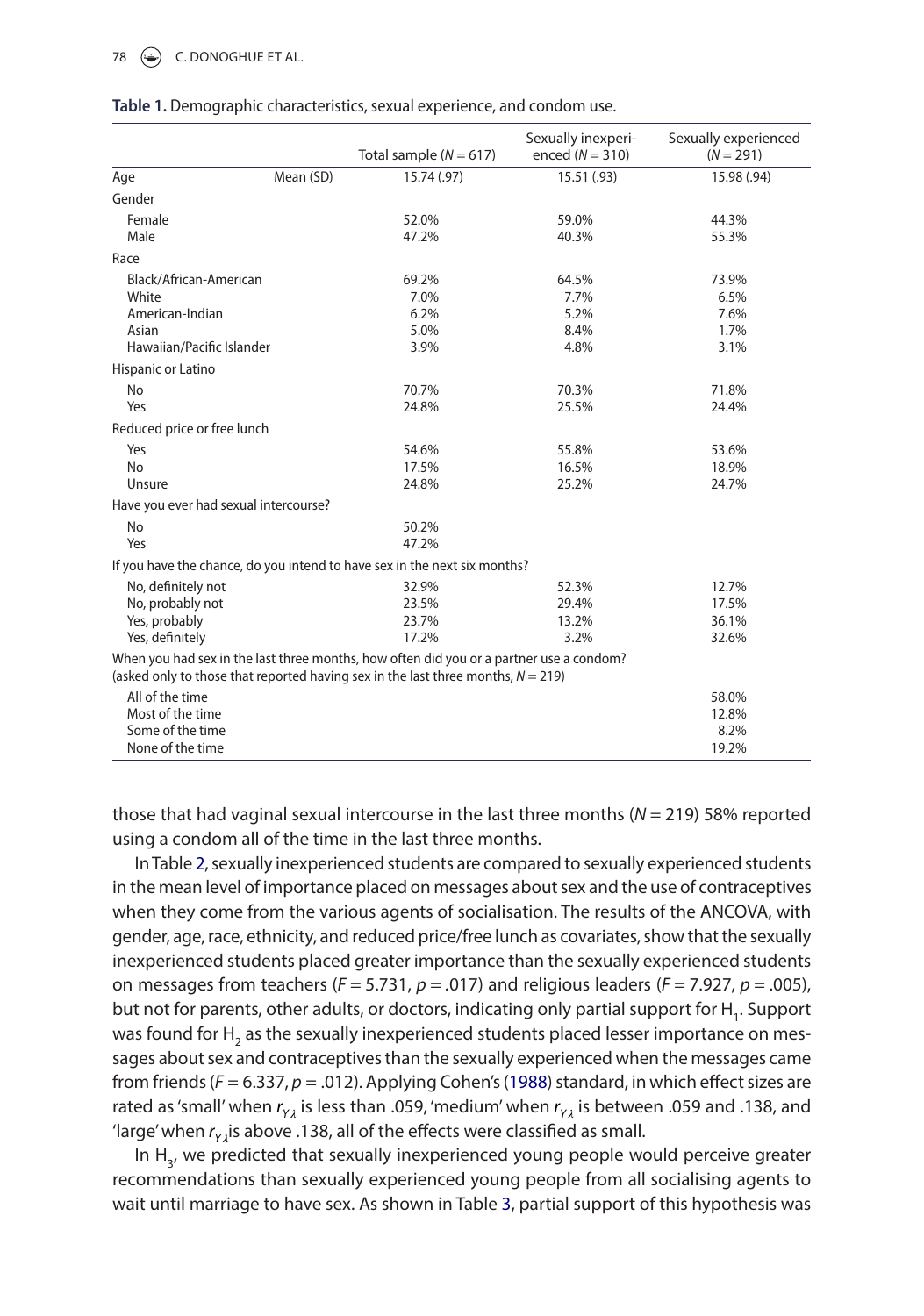|                                              | Sexually inexperienced<br>$(N = 310)$ |           | Sexually experienced<br>$(N = 291)$ |      | <b>ANCOVA</b> <sup>a</sup> |      | <b>Effect sizes</b> |                     |
|----------------------------------------------|---------------------------------------|-----------|-------------------------------------|------|----------------------------|------|---------------------|---------------------|
|                                              | Mean                                  | <b>SD</b> | Mean                                | SD   | F                          | р    | Cohen's d           | $r_{\gamma\lambda}$ |
| Importance of message<br>from <sup>b</sup> : |                                       |           |                                     |      |                            |      |                     |                     |
| Parents                                      | 3.41                                  | .86       | 3.35                                | .85  | .115                       | .735 | .072                | .036                |
| Other adults                                 | 2.87                                  | .88       | 2.85                                | .87  | .057                       | .812 | .015                | .007                |
| Doctors                                      | 3.39                                  | .86       | 3.42                                | .84  | .084                       | .773 | .034                | .017                |
| <b>Teachers</b>                              | 2.83                                  | .92       | 2.59                                | 1.02 | 5.731                      | .017 | .243                | .121                |
| Religious leaders                            | 2.56                                  | 1.13      | 2.27                                | 1.09 | 7.927                      | .005 | .267                | .133                |
| Friends                                      | 2.28                                  | .94       | 2.50                                | .92  | 6.337                      | .012 | .236                | .117                |
| Media                                        | 2.08                                  | .96       | 2.11                                | .96  | .133                       | .715 | .039                | .020                |

**Table 2.** Perceptions of the importance of messages about sex and the use of contraceptives.

aAnalysis of Covariance (ANCOVA) with female, age, Black, Hispanic, and reduced price/free lunch as covariates.

 $b1 = Not$  at all important, 2 = somewhat important, 3 = important, 4 = very important.

|                                                                | Sexually inexperi-<br>enced $(N = 310)$ |           | Sexually experienced<br>$(N = 291)$ |           | ANCOVA <sup>a</sup> |       | <b>Effect sizes</b> |                     |
|----------------------------------------------------------------|-----------------------------------------|-----------|-------------------------------------|-----------|---------------------|-------|---------------------|---------------------|
|                                                                | Mean                                    | <b>SD</b> | Mean                                | <b>SD</b> | F                   | р     | Cohen's d           | $r_{\gamma\lambda}$ |
| Recommendation to wait for marriage to have sex <sup>b</sup> : |                                         |           |                                     |           |                     |       |                     |                     |
| Parents                                                        | 2.36                                    | .71       | 2.16                                | .67       | 9.640               | .002  | .283                | .140                |
| Other adults                                                   | 2.35                                    | .64       | 2.17                                | .65       | 4.831               | .028  | .271                | .134                |
| <b>Doctors</b>                                                 | 2.27                                    | .68       | 2.10                                | .63       | 10.63               | .001  | .259                | .128                |
| <b>Teachers</b>                                                | 2.32                                    | .68       | 2.21                                | .68       | 3.042               | .082  | .173                | .086                |
| Religious leaders                                              | 2.46                                    | .76       | 2.23                                | .81       | 14.516              | .0002 | .301                | .149                |
| Friends                                                        | 1.96                                    | .65       | 1.96                                | .74       | .086                | .770  | .004                | .002                |
| Media                                                          | 2.04                                    | .65       | 2.10                                | .69       | .577                | .448  | .083                | .042                |

**Table 3.** Perceptions of the recommendations about whether to have sex before marriage.

aAnalysis of variance (ANCOVA) with female, age, Black, Hispanic, and reduced price/free lunch as covariates.

 $b1$  = They recommend it, 2 = neutral, 3 = they do not recommend it.

found as the sexually inexperienced sample ranked parents (*F* = 9.640, *p* = .002), other adults (*F* = 4.831, *p* = .028), doctors (*F* = 10.63, *p* = .001), and religious leaders (*F* = 14.516, *p* = .0002) significantly higher than the sexually experienced sample in their recommendation to wait for marriage before having sex. In H<sub>a</sub>, we predicted that the sexually inexperienced young people would perceive weaker recommendations than the sexually experienced young people to use a condom if sexually active. As shown in Table 4, partial support of this hypothesis was found as the sexually inexperienced young people perceived weaker recommendations than the sexually experienced young people to use a condom if they have sex, from parents (*F* = 11.057, *p* = .001), other adults (*F* = 11.125, *p* = .001), and friends (*F* = 12.34, *p* = *.*0004). As in the previous case, all of the effect sizes are classified as small.

Table 5 contains two logistic regression models with results for the final two hypotheses. In  $H_{5}$ , we predicted that total message intensity from all sources to delay sexual intercourse until marriage would be associated with lesser intentions to have sex in the next six months; and in  $H_{6}$ , we predicted that in the sexually experienced sample, those perceiving more intensive messages to practise safe sex would be more likely to have used a condom when they had sex in the last three months. As in Walsh (2002), we included both the intensity of the message to delay intercourse and not delay intercourse, and to use a condom and not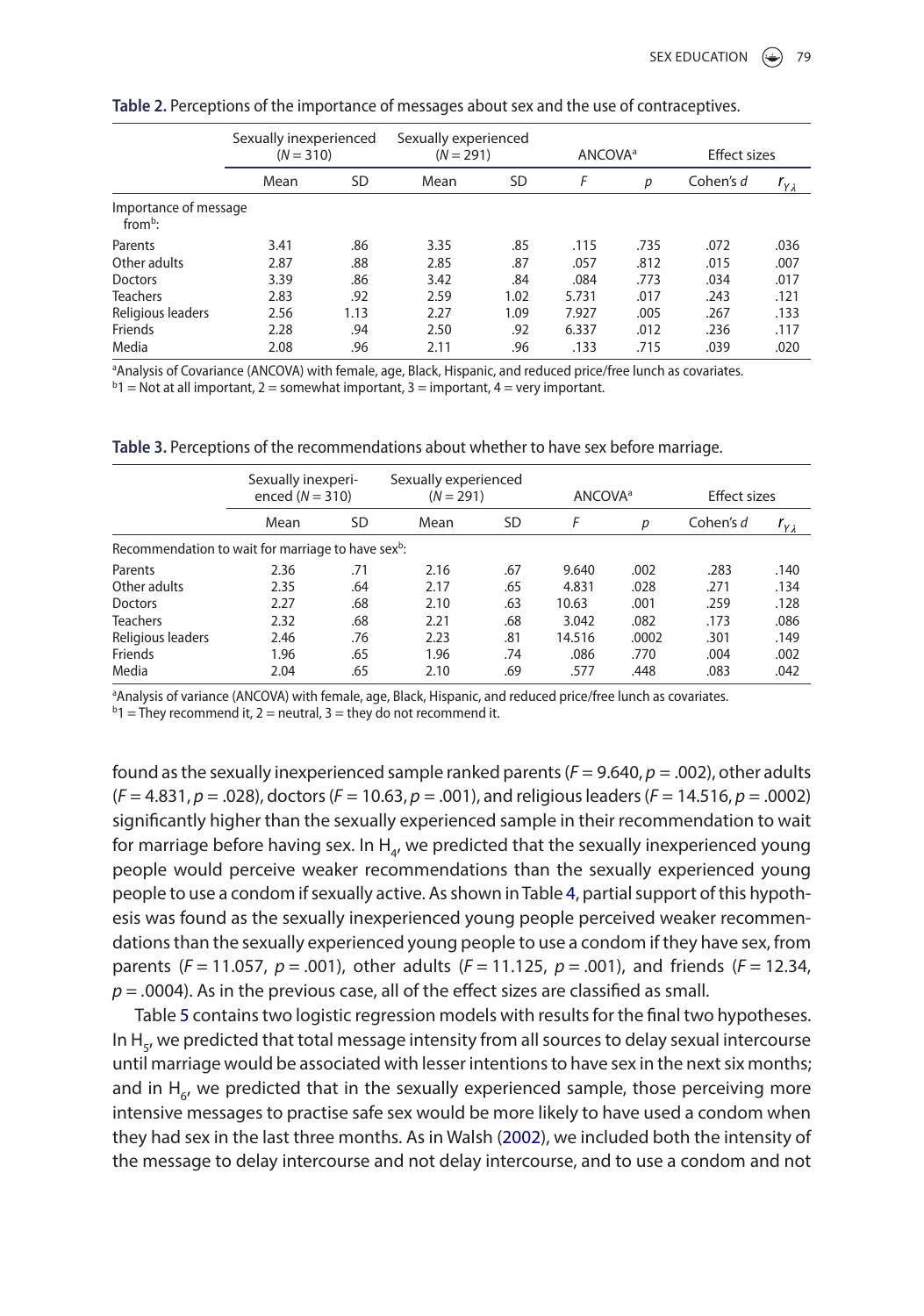|                                                                       | Sexually inexperi-<br>enced $(N = 310)$ |           | Sexually experienced<br>$(N = 291)$ |           | <b>ANCOVA</b> <sup>a</sup> |       | <b>Effect sizes</b> |                     |
|-----------------------------------------------------------------------|-----------------------------------------|-----------|-------------------------------------|-----------|----------------------------|-------|---------------------|---------------------|
|                                                                       | Mean                                    | <b>SD</b> | Mean                                | <b>SD</b> | F                          | р     | Cohen's d           | $r_{\gamma\lambda}$ |
| Recommendation to use a condom if sexually active from <sup>b</sup> : |                                         |           |                                     |           |                            |       |                     |                     |
| Parents                                                               | 1.26                                    | .57       | 1.11                                | .39       | 11.057                     | .001  | .311                | .154                |
| Other adults                                                          | 1.31                                    | .61       | 1.16                                | .42       | 11.125                     | .001  | .299                | .148                |
| <b>Doctors</b>                                                        | 1.21                                    | .52       | 1.16                                | .46       | 1.031                      | .310  | .100                | .045                |
| <b>Teachers</b>                                                       | 1.26                                    | .57       | 1.19                                | .47       | 2.036                      | .154  | .137                | .068                |
| Religious leaders                                                     | 1.43                                    | 71        | 1.32                                | .63       | 2.62                       | .106  | .157                | .078                |
| Friends                                                               | 1.48                                    | .65       | 1.29                                | .52       | 12.34                      | .0004 | .316                | .156                |
| Media                                                                 | 1.55                                    | .67       | 1.46                                | .66       | 1.376                      | .241  | .139                | .069                |

aAnalysis of variance (ANCOVA) with female, age, Black, Hispanic, and reduced price/free lunch as covariates.  $b_1 =$ They recommend it.

use a condom in the models, but in a separate analysis (not shown) we found the results were unchanged when the opposite recommendations were excluded from the models.

The first model in Table 5 predicts the probability of intentions to have sex in the next six months. The predictors in the equation include demographic variables, sexual experience, and the intensity of the messages to wait or not wait for marriage to engage in sexual intercourse. In the full model, the intensity of the message to wait until marriage for sex was negatively associated with intentions to have sex (*B* = −.04, *p* < .05). gender, prior sexual experience, and message intensity to wait until marriage were all found to be significant factors, as females ( $B = -1.16$ ,  $p < .001$ ) and those who were sexually inexperienced ( $B = 2.31$ , *p* < .001) were significantly less likely to report having positive sexual intentions. Cox and Snell Pseudo *R*2 showed that the model explained .32 of the variance in the dependent variable. The second model in Table 5 predicts the probability of using a condom 'all of the time' in the last three months among the sexually experienced sample. In the full model, a higher message intensity to use a condom  $(B = .07, p < .01)$  was associated with a greater likelihood of using a condom all the time in the last three months, and girls  $(B = -1.20$ , *p* < .001) were less likely to report that their partner used a condom than boys. Together the variables in the model explained .12 of the variance in the dependent variable.

# **Discussion**

Previous studies have found that young people who receive information from their parents and other authority figures about sex (Chen et al. 2011; Sanci et al. 2015; Widman and Choukas-Bradley 2016) have somewhat greater odds of using contraceptives, but little is known about which young people are more receptive to these messages when they come from parents. When asked about who they turn to the most for questions about sex, young people are more likely to report that they rely upon their peers and siblings (Hampton et al. 2005; Wisnieski 2013), and evidence suggests they are more likely to engage in risk taking if they expect their peers are doing the same (Ali and Dwyer 2011).

The results of this study indicate that sexually inexperienced young people place greater importance than sexually experienced young people on messages about sex and contraceptives when they come from religious leaders and teachers, and less importance when they come from peers. We also found that the sexually inexperienced were more likely than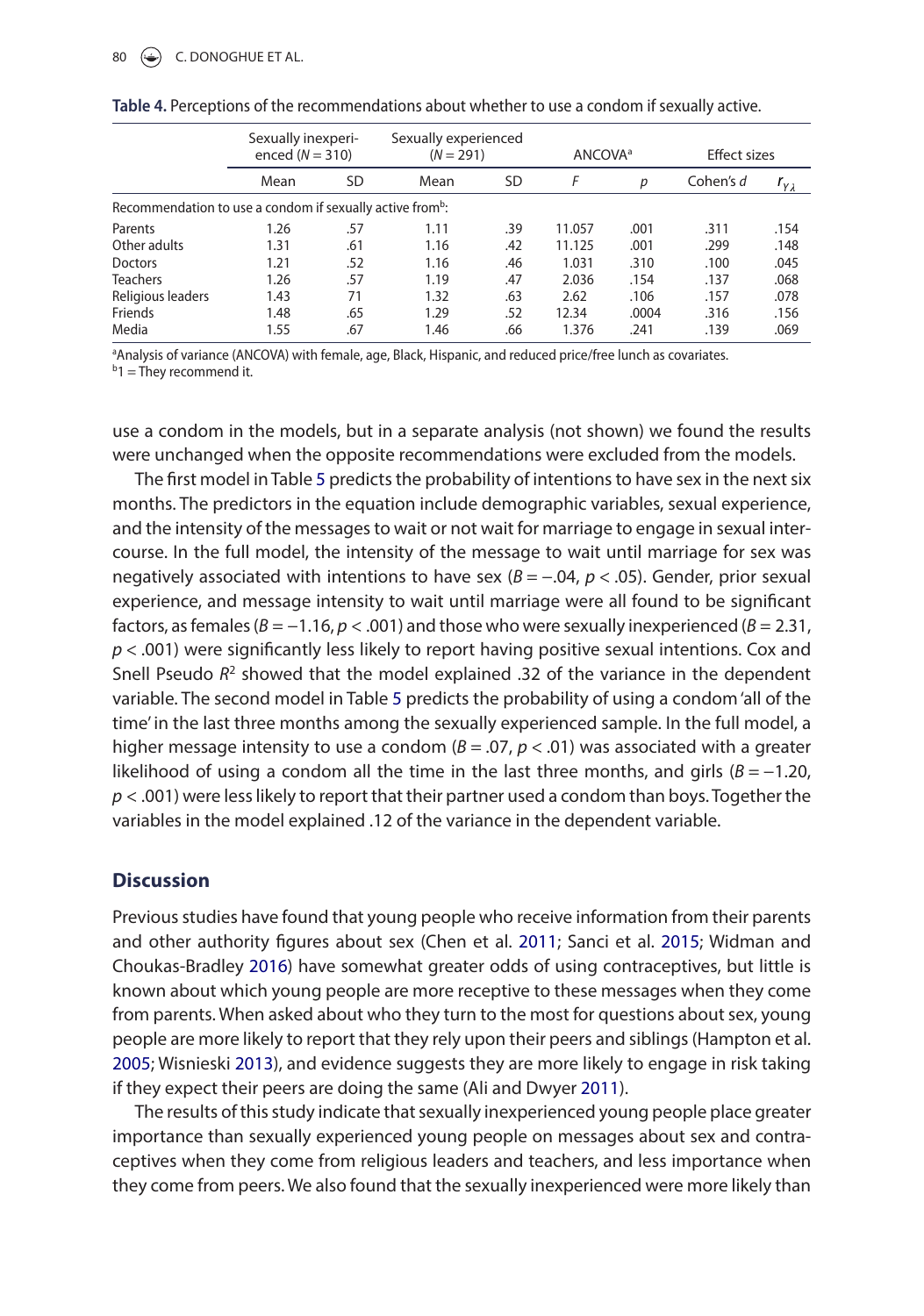|                                          |                   | Intend sex in next six months <sup>a</sup> | Used condom in last three months <sup>b</sup><br>Sexually Active Sample ( $N = 207$ ) <sup>d</sup> |                              |  |
|------------------------------------------|-------------------|--------------------------------------------|----------------------------------------------------------------------------------------------------|------------------------------|--|
|                                          |                   | Full sample $(N = 564)^c$                  |                                                                                                    |                              |  |
| Variable                                 | B(SE)             | Odds ratio (95% CI) <sup>e</sup>           | B(SE)                                                                                              | Odds ratio (95% CI)          |  |
| Age                                      | .14(.11)          | 1.15<br>$(0.92 - 1.43)$                    | .11(.17)                                                                                           | 1.12<br>$(0.80 - 1.57)$      |  |
| Female<br>$(0 = Male)$                   | $-1.16(.21)$      | $.32***$<br>$(0.21 - 0.48)$                | $-1.20(.31)$                                                                                       | $.30***$<br>$(0.16 - 0.55)$  |  |
| <b>Black</b><br>$(0 = \text{Non-Black})$ | .02(.28)          | 1.02<br>$(0.59 - 1.74)$                    | $-.02(.45)$                                                                                        | 1.02<br>$(0.43 - 2.46)$      |  |
| Hispanic<br>$(0 = Non-Hispanic)$         | $-.54(.29)$       | .48<br>$(0.33 - 1.03)$                     | .19(.45)                                                                                           | 1.21<br>$(0.50 - 2.90)$      |  |
| Free/reduced price<br>lunch              | $-.19(.21)$       | .83                                        | .28(.31)                                                                                           | 1.33                         |  |
| $(0 = No or$ unsure)                     |                   | $(0.54 - 1.26)$                            |                                                                                                    | $(0.72 - 2.43)$              |  |
| Ever had sex<br>$(0 = No)$               | 2.31(.22)         | $10.11***$<br>$(6.54 - 15.56)$             |                                                                                                    |                              |  |
| MI wait for marriage                     | $-.04(.02)$       | $.96*$<br>$(0.92 - 0.99)$                  |                                                                                                    |                              |  |
| MI don't wait for<br>marriage            | $-.02(.02)$       | .98<br>$(0.94 - 1.03)$                     |                                                                                                    |                              |  |
| MI use a condom                          |                   |                                            | .07(.02)                                                                                           | $1.07***$<br>$(1.02 - 1.12)$ |  |
| MI use a condom                          |                   |                                            | .07(.02)                                                                                           | $1.07***$<br>$(1.02 - 1.12)$ |  |
| MI do not use a<br>condom                |                   |                                            | $-.01(.06)$                                                                                        | .99<br>$(0.88 - 1.12)$       |  |
| Constant<br>$-2LL$                       | $-2.52$<br>555.80 |                                            | $-2.02$<br>251.39                                                                                  |                              |  |
| Pseudo $R^2$                             | .32               |                                            | .12                                                                                                |                              |  |

| Table 5. Logistic regression coefficients predicting sexual intentions and condom use. |  |
|----------------------------------------------------------------------------------------|--|
|                                                                                        |  |

Notes: SE – standard error. MI – message intensity.

a Probably yes or definitely yes.

**b**All of the time.

c excludes 53 cases with missing data.

dIncludes only those that reported sex in the last three months, and excludes 12 cases with missing data.

e Range of odds ratios at the 95% confidence level.

\**p* < .05.; \*\**p* < .01.; \*\*\**p* < .001.

the sexually experienced to perceive that doctors, parents, religious leaders, other adults, and teachers were recommending that they wait until marriage to have sex, but less likely than the sexually experienced young people to perceive that parents, other adults, and peers were recommending that they use a condom if sexually active. Thus, despite reporting more recommendations from others to wait for marriage to have sex, sexually inexperienced young people do not seem to receive the same strong advice to use a condom if they do become sexually active. One possible explanation is that parents, other adults, and friends who recommend waiting until marriage to have sex, may be less inclined to advise that if they do not follow their guidance, they should use protection to lower the risk of an unintended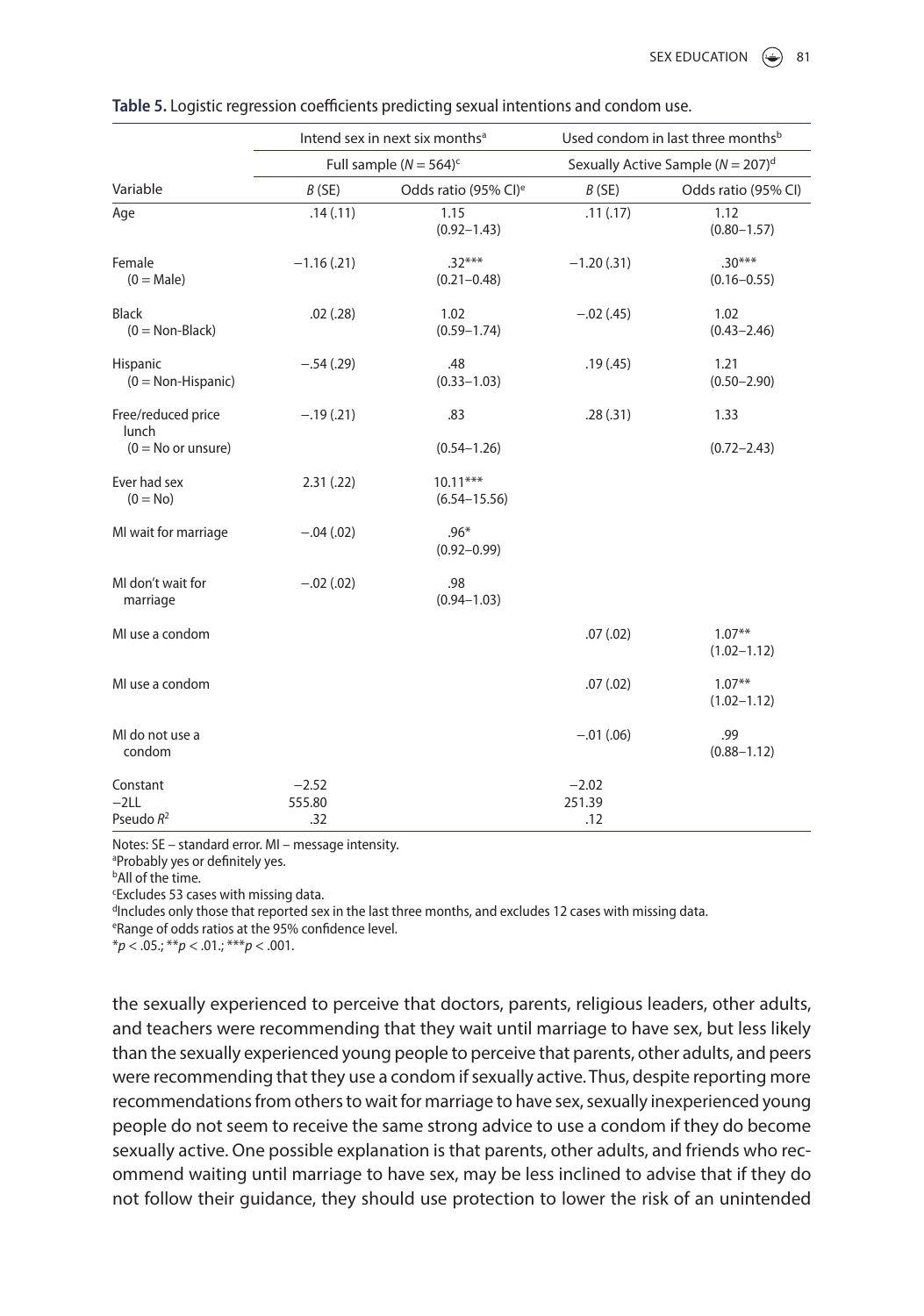pregnancy and/or an STI. This lends support to the need to educate young people on the value of both abstinence and the use of contraceptives (greslé-Favier 2013; lee 2015) since informal forms of advice may be less likely to prepare teenagers for multiple contingencies. Finally, we found that more intense messages to delay sexual intercourse until marriage were associated with lower sexual intentions in the full sample, and that in the sexually experienced sample, more intense messages to practise safe sex were associated with greater condom use in the last three months.

In the USA in recent years there has been a renewed political focus on the elimination of ethnic and racial disparities in health through broad public messaging and the wide dissemination of information about healthy lifestyles on the Internet and in social media, and some positive results have been documented. A recent report on tobacco use, for example, shows that the percentage of US adults who smoke declined between 2005 and 2012, and the percentage of those who have ever smoked that quit has risen (Agaku, King, and Dube 2014). Other goals are being achieved as well according to leading Health Indicators data, such as greater air quality, lessened second-hand smoke exposure to children, increased aerobic physical and muscle-strength activity, and greater levels of colorectal cancer screening (Koh, Carter, and Roper 2014). Nevertheless, young people in this study rated 'the media' lowest in importance among the agents of socialisation for messages about sex and contraceptives. This finding may stem from the popular perception that the media offers mixed messages about sex, but young people may also be unaware of the indirect effects that public health messages have on them through the advice they receive from parents, religious leaders, doctors, and other agents of socialisation that are close to them.

Finally, the evidence we found that sexually inexperienced young people have lower sexual intentions and that sexually experienced young people report higher condom use when they perceive stronger recommendations to do so (or greater message intensity), suggests that young people are more receptive to advice when it comes from multiple agents of socialisation that they find important. This finding demonstrates the potential for key agents of socialisation in the lives of young people to impact their sexual behaviour. It also lends credence to the call for formal sex education programmes that engage parents and peers in the process of disseminating information and influencing decision-making (Walker 2004; Secor-Turner and Sieving 2011; eisenberg et al. 2012; Wight and Fullerton 2013).

# **Limitations and indications for future research**

Important limitations to these findings should be noted. Although the sample is composed of a high percentage of African-Americans and Hispanics, two groups with high rates of teenage pregnancy and STIs, their schools were selected for this study depending on their zip code and rate of teenage births, and cannot be assumed to represent all young people. In addition, although we found statistically significant differences between sexually inexperienced and sexually experienced young people, all of the effect sizes for those differences were small. Another limitation is found in the cross-sectional design, which makes it unclear whether the attitudes and recommendations we measured are antecedent to the sexual behaviours. We also noted the possibility that some respondents did not draw a clear distinction between a recommendation to have sex before marriage or use a condom, and a neutral recommendation, since some recommendations to have sex before marriage (e.g. from religious leaders) were higher than expected. Finally, we asked about vaginal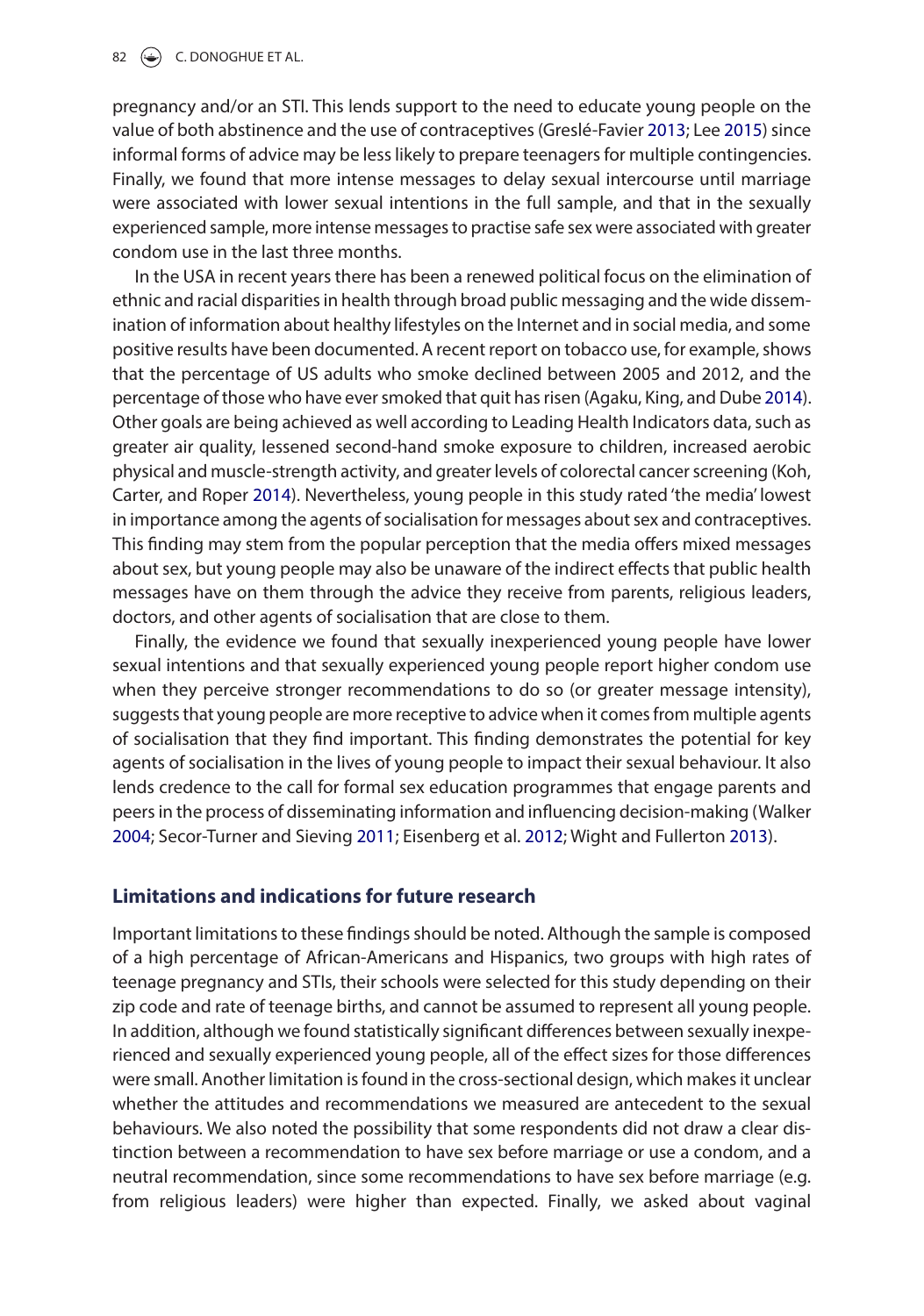intercourse only and this makes it impossible to know whether the results would be different for any other forms of sexual behaviour such as oral sex or anal sex.

A strength of this study is that it combines information about the nature of recommendations about sexual risk taking with the relative weight assigned to it. This enables a better understanding of the competing pressures that young people deal with and allows for an assessment of the relative intensity of positive and negative messages. In future research, we plan to use longitudinal data to determine if formal sexual education is more effective on young people that place greater importance on the messages about sex that they receive from parents and teachers, compared to friends.

# **Disclosure statement**

No potential conflict of interest was reported by the authors.

# **Funding**

This publication was supported by grant Number HHS-2010-ACF-ACYF-PReP-0125 from the Department of Health and Human Services, Administration for Children and Families. Its contents are solely the responsibility of (insert name of grantee) and do not necessarily represent the official views of the Department of Health and Human Services, Administration for Children and Families. This work was supported by Department of Health and Human Services, Administration for Children and Families, followed by the grant number in square brackets [grant number HHS-2010-ACF-ACYF-PReP-0125].

# **ORCiD**

*Christopher Don[oghue](http://orcid.org)* <http://orcid.org/0000-0002-9322-1173> *Consuelo Bonill[as](http://orcid.org)* <http://orcid.org/0000-0001-5937-8460> *Jeniffer Moreno* <http://orcid.org/0000-0002-7479-8233> *Omara Cardoz[a](http://orcid.org)* <http://orcid.org/0000-0003-0528-1609> *Melissa Cheung* <http://orcid.org/0000-0002-8076-0725>

# **References**

- Agaku, I. T., B. A. King, and S. R. Dube. 2014. "Current Cigarette Smoking among Adults United States, 2005–2012." *Morbidity and Mortality Weekly Report* 63 (2): 29–34.
- Ali, M. M., and D. S. Dwyer. 2011. "estimating Peer effects in Sexual Behavior among Adolescents." *Journal of Adolescence* 34 (1): 183–190.
- Baumgartner, S. E., P. M. Valkenburg, and J. Peter. 2011. "The Influence of Descriptive and Injunctive Peer Norms on Adolescents' Risky Sexual Online Behavior." *Cyberpsychology, Behavior, and Social Networking* 14 (12): 753–758.
- Black, S., S. Schmiege, and S. Bull. 2013. "Actual versus Perceived Peer Sexual Risk Behavior in Online Youth Social Networks." *Translational Behavioral Medicine* 3 (3): 312–319.
- Chen, x., D. A. Murphy, S. Naar-King, and J. T. Parsons. 2011. "A Clinic-based Motivational Intervention Improves Condom Use among Subgroups of Youth living with HIV." *Journal of Adolescent Health* 49 (2): 193–198.
- Cohen, J. 1988. *Statistical Power Analysis for the Behavioral Sciences*. 2nd ed. Hillsdale, NJ: lawrence Earlbaum Associates.
- Diiorio, C., W. N. Dudley, M. Kelly, J. e. Soet, J. Mbwara, and J. S. Potter. 2001. "Social Cognitive Correlates of Sexual experience and Condom Use Among 13-through 15-Year-Old Adolescents." *Journal of Adolescent Health* 29 (3): 208–216.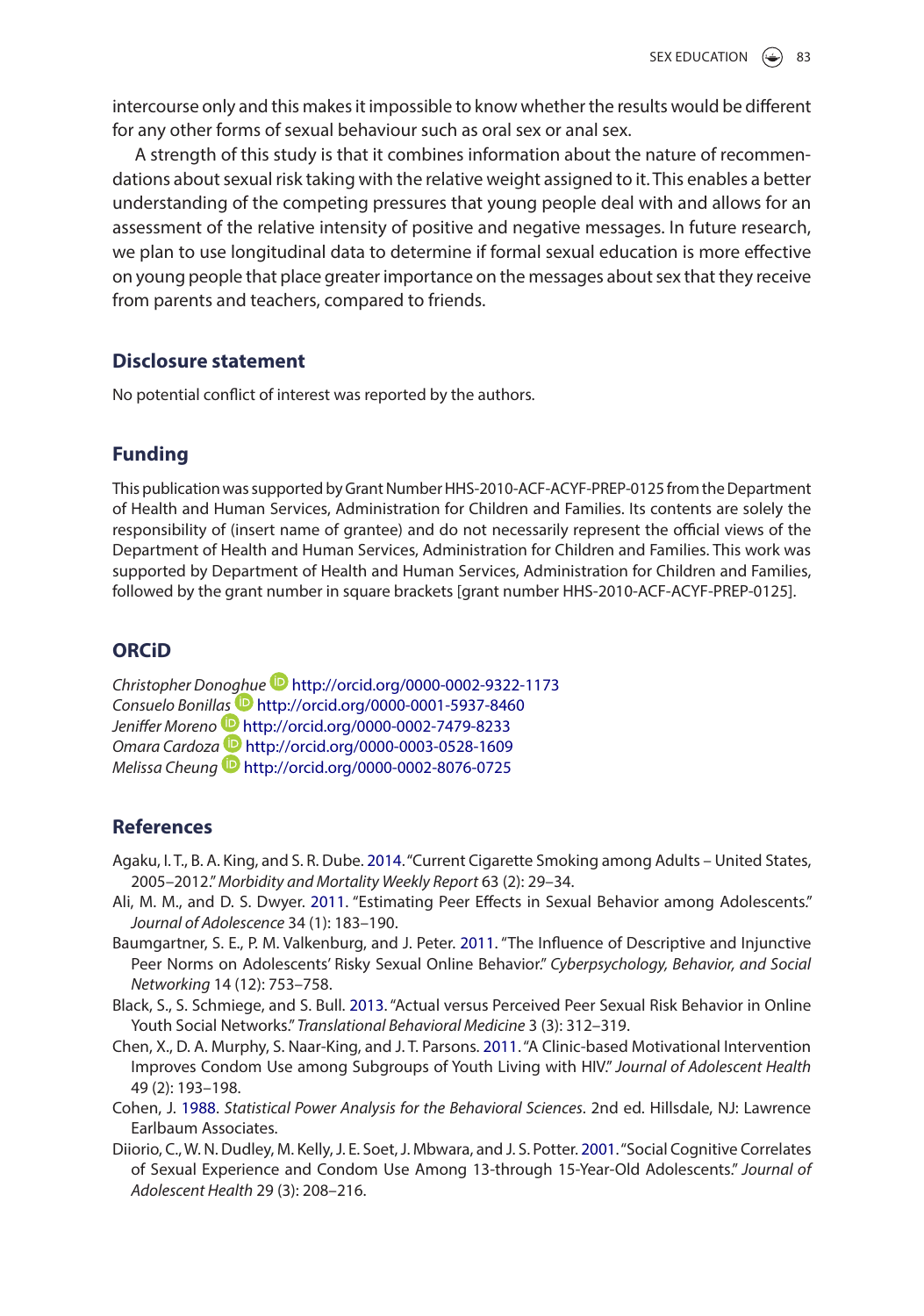- 84  $\left(\frac{1}{2}\right)$  C. DONOGHUE ET AL.
- Dunaev, J., and R. Stevens. 2016. "Seeking Safe Sex Information: Social Media Use, gossip, and Sexual Health Behavior among Minority Youth." *Journal of Adolescent Health* 58 (2): S93. doi:[10.1016/j.jadohealth.2015.10.198](http://dx.doi.org/10.1016/j.jadohealth.2015.10.198)
- eisenberg, M., N. Madsen, J. A. Oliphant, and M. Resnick. 2012. "Policies, Principals and Parents: Multilevel Challenges and Supports in Teaching Sexuality education." *Sex Education* 12 (3): 235–248.
- gebremeskel, R., K. Sessoms, M. Krehnbrink, C. Haney, and T. Coyne-Beasley. 2014. "Social Media Use and Adolescent Risk Taking Behavior." *Journal of Adolescent Health* 54 (2): S46–S47.
- goodson, P., e. R. Buhi, and S. C. Dunsmore. 2006. "Self-esteem and Adolescent Sexual Behaviors, Attitudes, and Intentions: A Systematic Review." *Journal of Adolescent Health* 38 (3): 310–319.
- greslé-Favier, C. 2013. "Adult Discrimination against Children: The Case of Abstinence-Only education in Twenty-First-Century USA." *Sex Education* 13 (6): 715–725.
- Hampton, M. R., B. Jeffery, B. McWatters, and P. Smith. 2005. "Influence of Teens' Perceptions of Parental Disapproval and Peer Behaviour on Their Initiation of Sexual Intercourse." *Canadian Journal of Human Sexuality* 14 (3–4): 105–121.
- Hicks, M. S., A. l. McRee, and M. e. eisenberg. 2013. "Teens Talking with Their Partners about Sex: The Role of Parent Communication." *American Journal of Sexuality Education* 8 (1–2): 1–17.
- Huebner, A. J., and L. W. Howell. 2003. "Examining the Relationship between Adolescent Sexual Risk-Taking and Perceptions of Monitoring, Communication, and Parenting Styles." *Journal of Adolescent Health* 33 (2): 71–78.
- Jerman, P., and N. A. Constantine. 2010. "Demographic and Psychological Predictors of Parent– Adolescent Communication about Sex: A Representative Statewide Analysis." *Journal of Youth and Adolescence* 39 (10): 1164–1174.
- Kapadia, F., D. E. Siconolfi, and S. Barton. 2013. "Social Support Network Characteristics and Sexual Risk Taking among a Racially/ethnically Diverse Sample of Young, Urban Men Who Have Sex with Men." *AIDS and Behavior* 17 (5): 1819–1828.
- Kobak, R., J. Herres, and J. P. laurenceau. 2012. "Teacher–Student Interactions and Attachment States of Mind as Predictors of early Romantic Involvement and Risky Sexual Behaviors." *Attachment & Human Development* 14 (3): 289–303.
- Koh, H. K., R. B. Carter, and A. Y. Roper. 2014. "Healthy People 2020: A Report Card on the Health of the Nation." *Journal of the American Medical Association* 311 (24): 2475–2476.
- Kost, K., and S. Henshaw. 2014. *US Teenage Pregnancies, Births and Abortions, 2010: National and State Trends by Age, Race and Ethnicity*. <https://www.guttmacher.org/pubs/USTPtrends10.pdf>
- lee, H. S. 2015. "The ethical Dilemma of Abstinence-Only Service Delivery in the United States." *Journal of Social Work Values & Ethics* 12 (1): 61–66.
- Malcolm, S., S. Huang, D. Cordova, D. Freitas, M. Arzon, G. Leon Jimenez, H. Pantin, and G. Prado. 2013. "Predicting Condom Use Attitudes, Norms, and Control Beliefs in Hispanic Problem Behavior Youth the effects of Family Functioning and Parent–Adolescent." *Health Education & Behavior* 40 (4): 384–391.
- Martin, J. A., B. e. Hamilton, S. J. Ventura, M. J. K. Osterman, and T. J. Mathews. 2013. "Births: Final Data for 2011." *National Vital Statistics Reports: From the Centers for Disease Control and Prevention, National Center for Health Statistics, National Vital Statistics System* 62 (1): 1–69, 72. [http://www.ncbi.nlm.nih.](http://www.ncbi.nlm.nih.gov/pubmed/24974591) [gov/pubmed/24974591](http://www.ncbi.nlm.nih.gov/pubmed/24974591)
- Morawska, A., A. Walsh, M. grabski, and R. Fletcher. 2015. "Parental Confidence and Preferences for Communicating with Their Child about Sexuality." *Sex Education* 15 (3): 235–248.
- Parkes, A., M. Henderson, D. Wight, and C. Nixon. 2011. "Is Parenting Associated with Teenagers' Early Sexual Risk-Taking, Autonomy and Relationship with Sexual Partners?" *Perspectives on Sexual and Reproductive Health* 43 (1): 30–40.
- Sanci, l., P. Chondros, S. Sawyer, J. Pirkis, e. Ozer, K. Hegarty, F. Yang, et al. 2015. "Responding to Young People's Health Risks in Primary Care: A Cluster Randomised Trial of Training Clinicians in Screening and Motivational Interviewing." *PloS One* 10 (9): e0137581.
- Secor-Turner, M., and R. E. Sieving. 2011. "Associations between Sexually Experienced Adolescents' Sources of Information about Sex and Sexual Risk Outcomes." *Sex Education* 11 (4): 489–500.